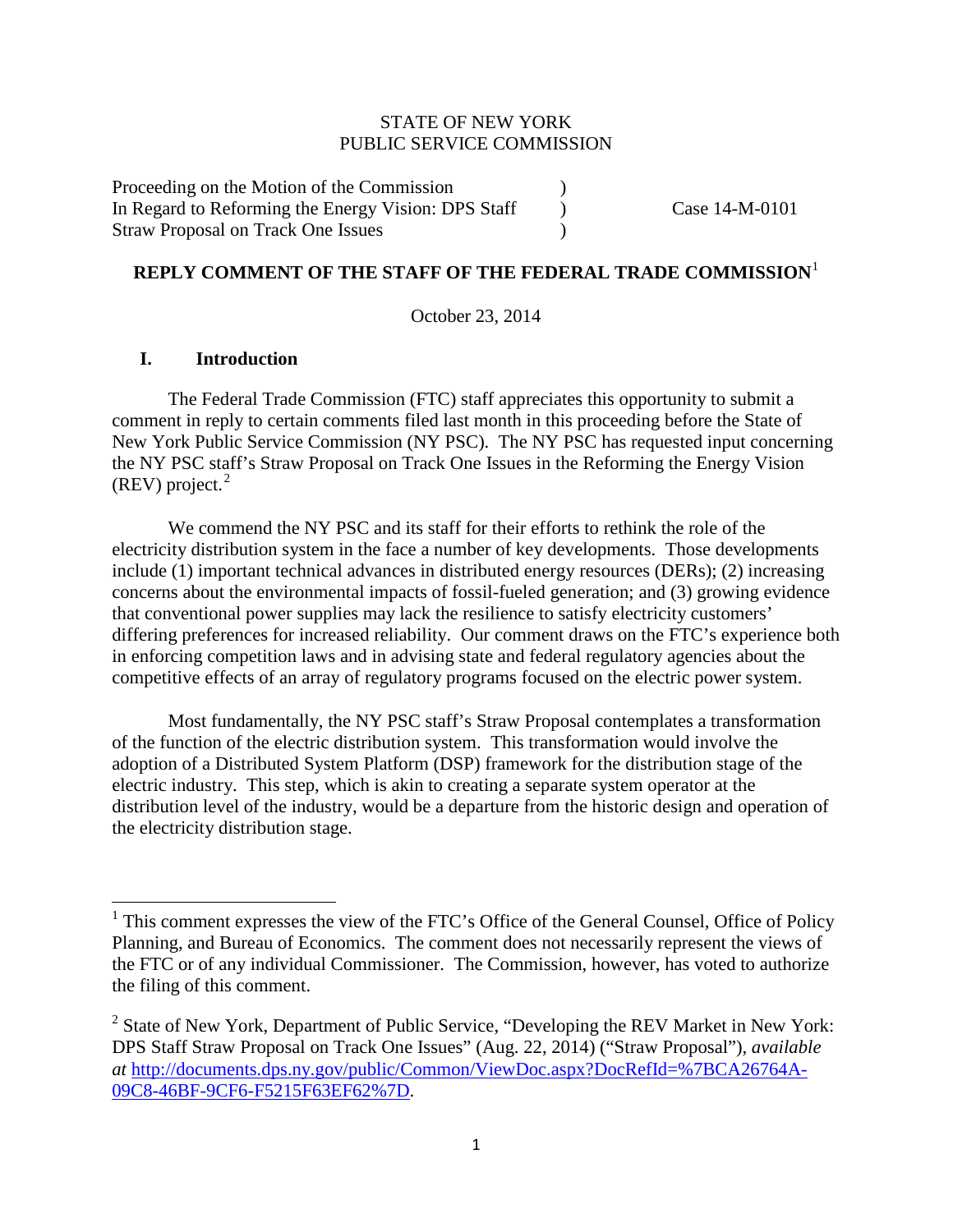Largely designed and operated as the lower-voltage extension of the transmission system, the distribution system served historically as the final step in delivery of power to individual electricity customers from large (and often distant) generators, all owned and operated by heavily regulated monopoly utilities. As the Straw Proposal describes, however, recent technical advances in small-scale generators, renewable generation, power system operating technology, demand response (DR), and (most recently) energy storage devices and electric vehicles have opened new opportunities for competition between centralized generators and DERs connected to the distribution system (but often installed on the customer side of the meter).<sup>[3](#page-1-0)</sup> DERs represent an opportunity to better serve the preferences of electricity customers, and DERs can improve the overall efficiency of the electric power system.

The NY PSC (as well as regulators in other states and nations) must determine how to respond to these new opportunities for cost-saving efficiencies and customized service for electricity customers. We agree with the NY PSC staff that the existing regulatory approach is unlikely to bring customers the full potential benefits offered by advances in DERs and related technologies.<sup>[4](#page-1-1)</sup> We also agree that it is crucial to operate the DSP fairly and objectively in order to create a setting in which DER investments can flourish and benefit electricity customers.

As the NY PSC moves forward with the REV process, we encourage it to focus on the lessons learned during the earlier transformation to competition in organized wholesale electricity markets in New York and other states. Like the local distribution system, transmission originally developed as a proprietary system for moving power from each utility's own generators to customers within its territory (with some relatively weak connections to other utilities). Over the past 25 years, particularly in areas with organized wholesale power markets, the transmission system has gradually become a true network that facilitates technical and organizational innovations, environmental improvements, and greater efficiency through competition. By rewarding the performance of generators and other energy resources, organized competitive markets can produce benefits for customers, including improvements in the overall efficiency, reliability, and resiliency of the power system.

The REV project aims to promote effective competition at the distribution level to benefit electricity customers and shares the organized wholesale electricity market's goals of increased efficiency, transparency, and customer choice.<sup>[5](#page-1-2)</sup> Ideally, the NY PSC will design the REV project to take into account the experience gained from restructuring wholesale electricity markets.

As we explain in Sections III and IV of this comment, our primary concern about the Straw Proposal is that the NY PSC staff favors an administrative determination that utilities should serve as their own DSP operators. By contrast, we believe that an open competitive procurement process should be the means of selecting the DSP operator. Section III discusses

<span id="page-1-1"></span> $^{4}$  *Id.* § I.D.

<span id="page-1-2"></span> $^5$  *Id* at 1-2.

<span id="page-1-0"></span><sup>3</sup> Straw Proposal, § III.B.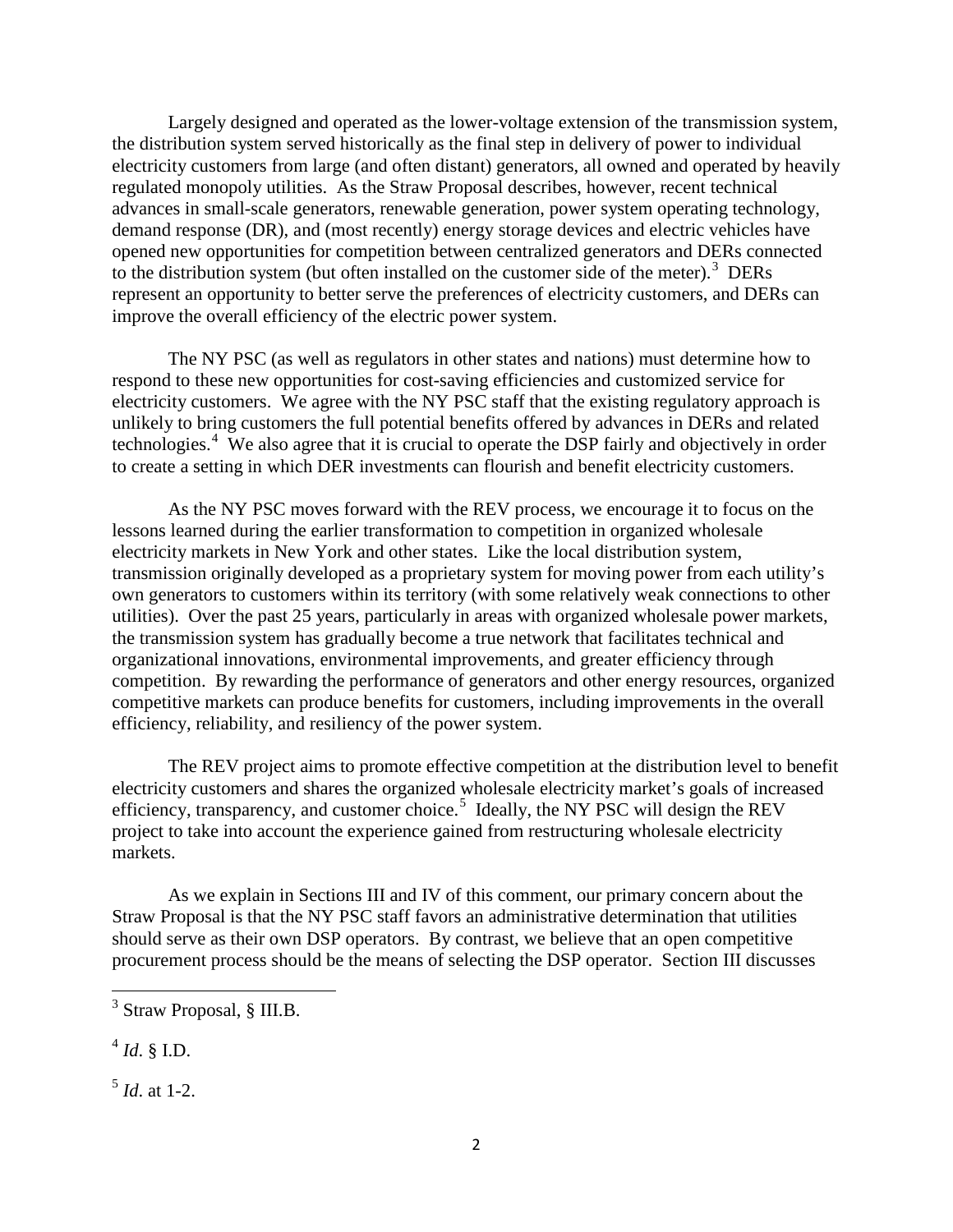the advantages of such a selection process that would entail an objective and transparent evaluation of the costs and benefits associated with different potential DSP operators. Section IV addresses the issue of potential distribution service discrimination against independent DER owners by DSP operators that also own DERs. The potential for such discrimination is the genesis of our recommendation in Section III that the NY PSC institute a competitive selection process to choose DSP operators – a process that would weigh the associated costs and benefits of different applicants for the DSP operator role.

In addition, to a considerable extent, the Straw Proposal would allow each incumbent distribution utility to invest in DERs in its own distribution territory. The Straw Proposal would thus fail to take full advantage of the lessons learned about vertical market power and associated transmission discrimination (in the form of lower quality or more costly transmission service) during the restructuring of wholesale electricity markets.<sup>[6](#page-2-0)</sup> The initial comments of NRG Energy and the National Energy Marketers Association (NEM), among others, also expressed a concern about the Straw Proposal's treatment of vertical market power issues. [7](#page-2-1) As the Federal Energy Regulatory Commission (FERC) concluded in Order No. 2000, it has been difficult to detect, document, and prevent violations of behavioral rules against discrimination in transmission services, and thus behavioral rules have been insufficient to prevent transmission monopolists from using transmission discrimination to raise the costs and risks of rival centralized

[http://documents.dps.ny.gov/public/Common/ViewDoc.aspx?DocRefId={403F3AE0-09F4-](http://documents.dps.ny.gov/public/Common/ViewDoc.aspx?DocRefId=%7b403F3AE0-09F4-4184-9BB8-755D442CA8F3%7d) [4184-9BB8-755D442CA8F3}.](http://documents.dps.ny.gov/public/Common/ViewDoc.aspx?DocRefId=%7b403F3AE0-09F4-4184-9BB8-755D442CA8F3%7d) Similarly, NEM contended: "[A]fter nearly two decades of experience with competitive retail markets, it is abundantly clear that the anti-competitive impacts of monopoly utility participation in competitive energy markets, be it for commodity supply or new energy-related value-added services as a DER provider, is poor public policy, is not in the public interest and deters and discourages the private capital investment and technology innovation that is necessary to truly realize the REV vision." Comment of the National Energy Marketers Ass'n, at 2 (Sept. 22, 2014) *available at*

[http://documents.dps.ny.gov/public/Common/ViewDoc.aspx?DocRefId={929C1EFF-B6C6-](http://documents.dps.ny.gov/public/Common/ViewDoc.aspx?DocRefId=%7b929C1EFF-B6C6-4779-934A-23EDD5DA11D2%7d) [4779-934A-23EDD5DA11D2}.](http://documents.dps.ny.gov/public/Common/ViewDoc.aspx?DocRefId=%7b929C1EFF-B6C6-4779-934A-23EDD5DA11D2%7d) Further, in a comment submitted in August, the New York Independent System Operator (NYISO) concluded that "vesting the utility with the roles of market manager, distribution utility, DER provider, and DER developer at the same time may stifle the competition and technological advancement the PSC seeks to promote in this proceeding." Corrected Comment of the New York Independent System Operator, Inc., at 5 (Aug. 18, 2014), *available at*

[http://documents.dps.ny.gov/public/Common/ViewDoc.aspx?DocRefId={B9B3E4DA-4F8E-](http://documents.dps.ny.gov/public/Common/ViewDoc.aspx?DocRefId=%7bB9B3E4DA-4F8E-47FA-8316-DBD4E096A6F5%7d)[47FA-8316-DBD4E096A6F5}.](http://documents.dps.ny.gov/public/Common/ViewDoc.aspx?DocRefId=%7bB9B3E4DA-4F8E-47FA-8316-DBD4E096A6F5%7d)

<span id="page-2-0"></span><sup>6</sup> *See* Section IV of this comment.

<span id="page-2-1"></span><sup>&</sup>lt;sup>7</sup> NRG Energy, an independent power producer, asserted: "[A]llowing utilities to own and operate DERs in competition with competitive entities will result in anti-competitive pricing, barriers to entry, and bias, and will drive away competitive investment in DERs." Initial Comments of NRG Energy, Inc. to the DPS Staff Review Proposal on Track One Issues, at 2 (Sept. 22, 2014), *available at*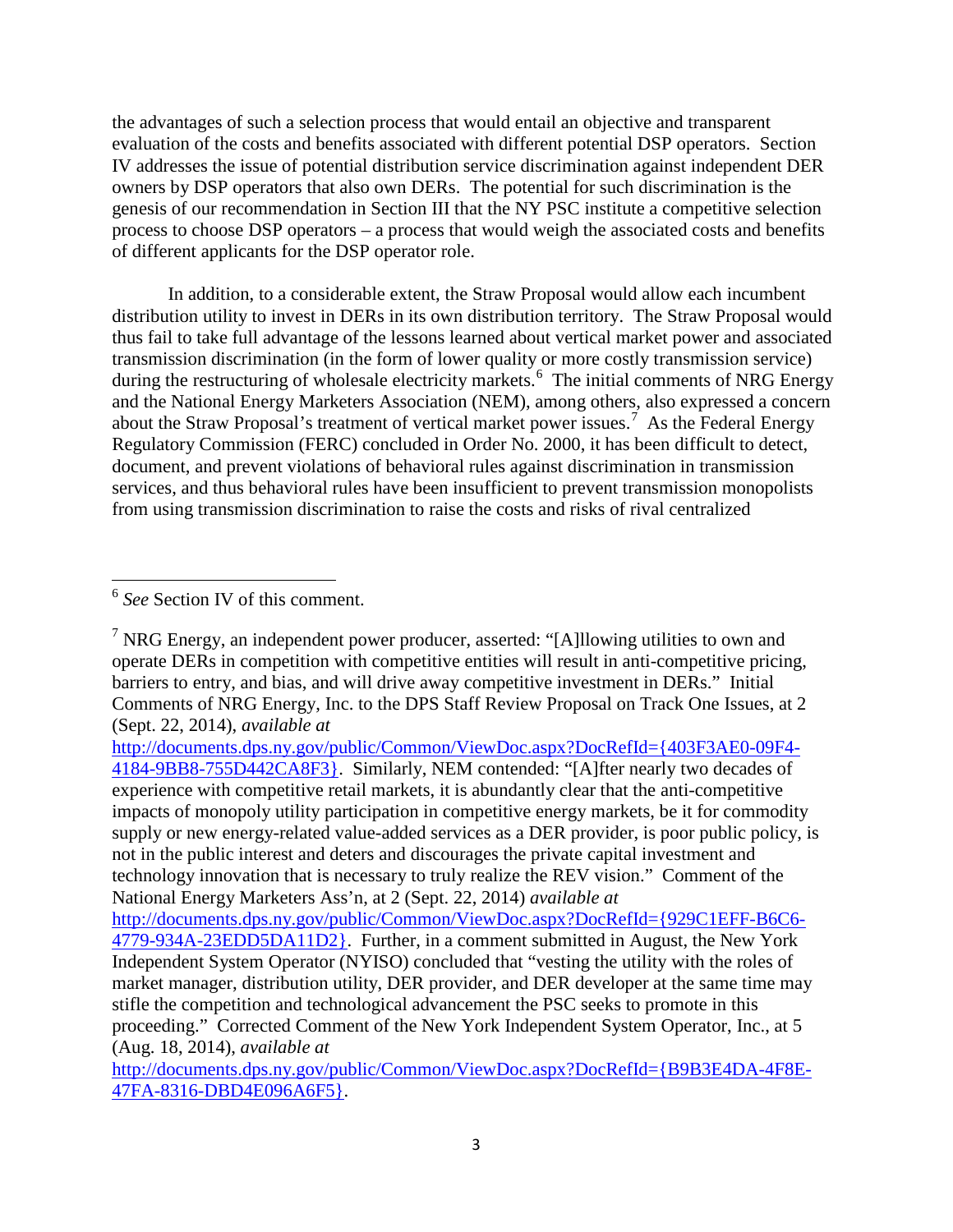generators.<sup>[8](#page-3-0)</sup> With regard to the distribution system, we similarly doubt that behavioral rules – intended to curb distribution service discrimination that could reduce the competition faced by utility-owned DERs – will be sufficient by themselves to remedy these concerns over distribution service discrimination. Discrimination in electric system operations at any stage of moving power from generators (or other DERs) can be very subtle, and even the appearance of discrimination in the provision of such services can discourage investment in beneficial DERs in New York by raising the perceived risks and costs facing such investments. To address this concern, we recommend that the NY PSC and its staff revise the Straw Proposal to include: (1) an open competitive process to select each DSP operator with selection criteria that include preventing distribution service discrimination and alleviating perceptions of such discrimination; and (2) one or more independent DSP market monitors (also selected through a competitive process) to augment the enforcement and market monitoring efforts of the NY PSC and its staff.

We also encourage the NY PSC staff to consider two related topics for inclusion in the Straw Proposal, as mentioned in Section V of this comment.

## **II. Interest and Experience of the FTC**

The FTC is an independent agency of the United States Government responsible for maintaining competition and safeguarding the interests of consumers. The FTC does so through law enforcement, policy research, and advocacy. For example, in the field of consumer protection, the FTC enforces Section 5 of the Federal Trade Commission Act, which prohibits unfair or deceptive acts or practices. In its competition mission, the FTC enforces antitrust laws regarding mergers and unfair methods of competition that harm consumers. In addition, the FTC often analyzes regulatory or legislative proposals that may affect competition, allocative efficiency, or consumer protection. It also engages in considerable consumer education through its Division of Consumer and Business Education.<sup>[9](#page-3-1)</sup> In the course of all of this work, the FTC applies established legal and economic principles as well as recent, innovative developments in economic theory and empirical analysis.

The energy sector, including electric power, has been an important focus of the FTC's merger review and other antitrust enforcement, competition advocacy, and consumer protection efforts.[10](#page-3-2) The FTC and its staff have filed numerous comments advocating competition and

<span id="page-3-0"></span><sup>&</sup>lt;sup>8</sup> See the italicized material in the body of Section IV of this comment (presented in a less abridged form in the Appendix).

<span id="page-3-1"></span> $9^9$  For an overview of the FTC's education efforts, see the FTC staff's comment to the Consumer Financial Protection Bureau concerning "Request for Information on Effective Financial Education," Docket No. CFPB-2012-0030 (Nov. 2, 2012), *available at*  [http://www.ftc.gov/os/2012/11/1211cfpb.pdf.](http://www.ftc.gov/os/2012/11/1211cfpb.pdf)

<span id="page-3-2"></span><sup>10</sup> *See*, *e.g.*, Opening Remarks of the FTC Chairman at the FTC Conference on *Energy Markets in the 21st Century: Competition Policy in Perspective* (Apr. 10, 2007), *accessible at* [http://www.ftc.gov/news-events/events-calendar/2007/04/energy-markets-21st-century](http://www.ftc.gov/news-events/events-calendar/2007/04/energy-markets-21st-century-competition-policy-perspective)[competition-policy-perspective.](http://www.ftc.gov/news-events/events-calendar/2007/04/energy-markets-21st-century-competition-policy-perspective) FTC merger cases involving electric power markets have included *DTE Energy/MCN Energy* (2001) (consent order), *accessible at*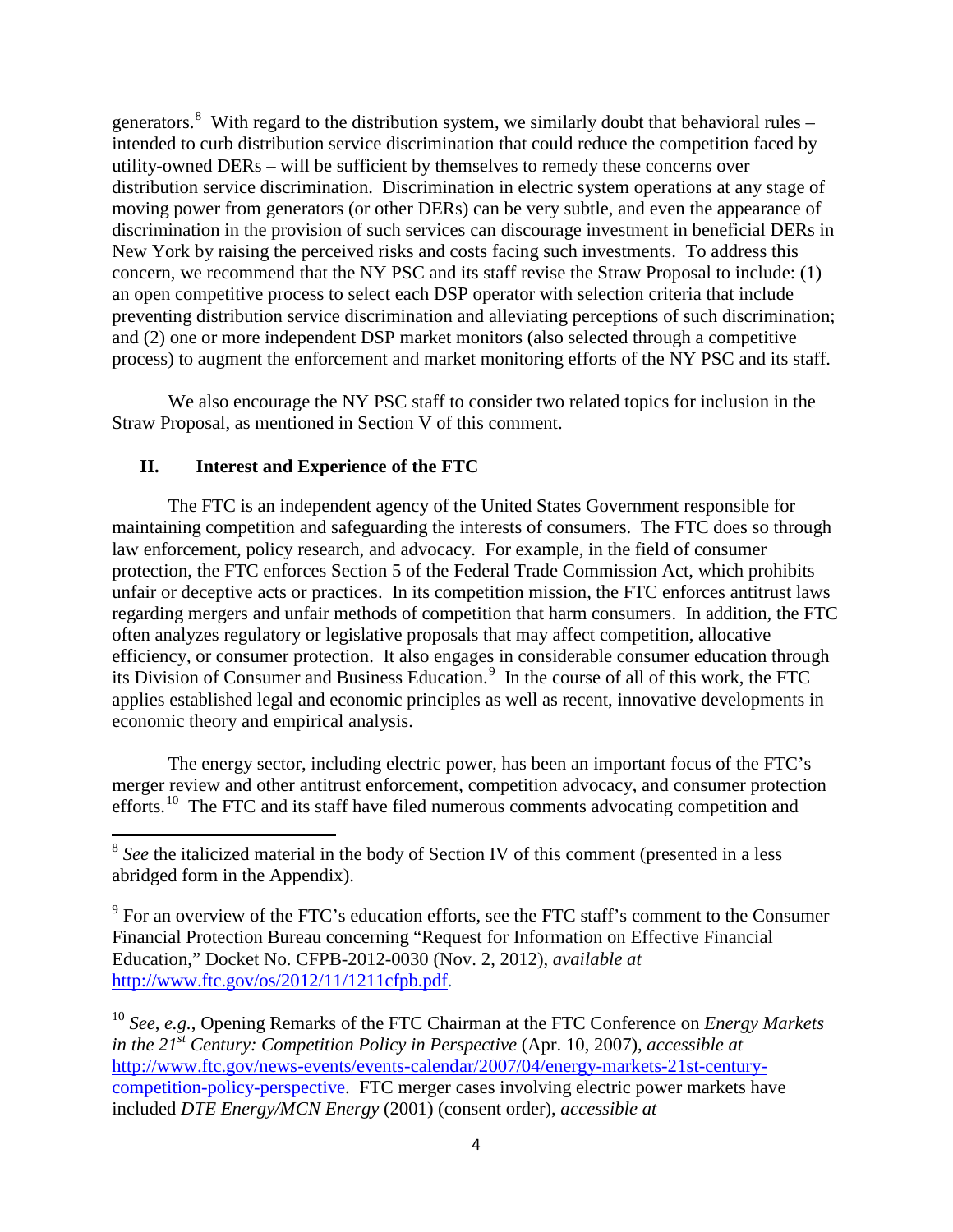consumer protection principles with state utility commissions, state legislatures, the Department of Energy (DOE), and  $FERC<sup>11</sup>$  $FERC<sup>11</sup>$  $FERC<sup>11</sup>$  In particular, we have filed a number of advocacy comments concerning restructuring of wholesale electricity markets, DR, dynamic pricing, and the interactions of these developments with retail competition.<sup>[12](#page-4-1)</sup> The FTC's competition advocacy

l [http://www.ftc.gov/enforcement/cases-and-proceedings/cases/2001/05/dte-energy-company-and](http://www.ftc.gov/enforcement/cases-and-proceedings/cases/2001/05/dte-energy-company-and-mcn-energy-group-inc)[mcn-energy-group-inc;](http://www.ftc.gov/enforcement/cases-and-proceedings/cases/2001/05/dte-energy-company-and-mcn-energy-group-inc) and *PacifiCorp/Peabody Holding* (1998) (consent agreement), *available at* [http://www.ftc.gov/sites/default/files/documents/cases/1998/02/9710091.agr\\_.htm.](http://www.ftc.gov/sites/default/files/documents/cases/1998/02/9710091.agr_.htm)

<span id="page-4-0"></span> $11$  A listing, in reverse chronological order, of FTC and FTC staff competition advocacy comments to federal and state electricity regulatory agencies is available at [http://www.ftc.gov/policy/advocacy/advocacy](http://www.ftc.gov/policy/advocacy/advocacy-filings?combine=&field_matter_number_value=&field_advocacy_document_terms_tid=5290&field_date_value%5Bmin%5D%5Bdate%5D=&field_date_value%5Bmax%5D%5Bdate%5D=&=Apply)[filings?combine=&field\\_matter\\_number\\_value=&field\\_advocacy\\_document\\_terms\\_tid=5290&f](http://www.ftc.gov/policy/advocacy/advocacy-filings?combine=&field_matter_number_value=&field_advocacy_document_terms_tid=5290&field_date_value%5Bmin%5D%5Bdate%5D=&field_date_value%5Bmax%5D%5Bdate%5D=&=Apply) [ield\\_date\\_value%5Bmin%5D%5Bdate%5D=&field\\_date\\_value%5Bmax%5D%5Bdate%5D=&](http://www.ftc.gov/policy/advocacy/advocacy-filings?combine=&field_matter_number_value=&field_advocacy_document_terms_tid=5290&field_date_value%5Bmin%5D%5Bdate%5D=&field_date_value%5Bmax%5D%5Bdate%5D=&=Apply)  $=\pmb{\quad$ text{Apply.}

<span id="page-4-1"></span> $12$  For example, the FTC or its staff discussed vertical market power in wholesale electricity markets in the Comment of the Staff of the Bureau of Economics of the Federal Trade Commission Before the Federal Energy Regulatory Commission, In the Matter of Regional Transmission Organizations, Docket No. RM99-2-000 (Aug. 16, 1999), *available at* [http://www.ftc.gov/sites/default/files/documents/advocacy\\_documents/ftc-staff-comment](http://www.ftc.gov/sites/default/files/documents/advocacy_documents/ftc-staff-comment-federal-energy-regulatory-commission-concerning-regional-transmission/v990011.pdf)[federal-energy-regulatory-commission-concerning-regional-transmission/v990011.pdf;](http://www.ftc.gov/sites/default/files/documents/advocacy_documents/ftc-staff-comment-federal-energy-regulatory-commission-concerning-regional-transmission/v990011.pdf) Comment of the Staff of the Bureau of Economics of the Federal Trade Commission Before the Federal Energy Regulatory Commission, In the Matter of Entergy Services, Inc., Docket No. EL99-57-000 (May 27, 1999), *available at*

[http://www.ftc.gov/sites/default/files/documents/advocacy\\_documents/ftc-staff-comment](http://www.ftc.gov/sites/default/files/documents/advocacy_documents/ftc-staff-comment-federal-energy-regulatory-commission-matter-entergy-services-inc.concerning-transco-proposal/v990007.pdf)[federal-energy-regulatory-commission-matter-entergy-services-inc.concerning-transco-](http://www.ftc.gov/sites/default/files/documents/advocacy_documents/ftc-staff-comment-federal-energy-regulatory-commission-matter-entergy-services-inc.concerning-transco-proposal/v990007.pdf)

[proposal/v990007.pdf;](http://www.ftc.gov/sites/default/files/documents/advocacy_documents/ftc-staff-comment-federal-energy-regulatory-commission-matter-entergy-services-inc.concerning-transco-proposal/v990007.pdf) and Comment of the Staff of the Bureau of Economics of the Federal Trade Commission Before The Federal Energy Regulatory Commission, In The Matter of Promoting Wholesale Competition Through Open Access Non-discriminatory Transmission Services by Public Utilities, Recovery of Stranded Costs by Public Utilities and Transmitting Utilities; Proposed Rulemaking and Supplemental Notice of Proposed Rulemaking, Docket Nos. RM95-8-000 & RM94-7-001 (Aug. 7, 1995), *available at*

[http://www.ftc.gov/sites/default/files/documents/advocacy\\_documents/ftc-staff-comment](http://www.ftc.gov/sites/default/files/documents/advocacy_documents/ftc-staff-comment-federal-energy-regulatory-commission-matter-promoting-wholesale-competition./v950008.pdf)[federal-energy-regulatory-commission-matter-promoting-wholesale-competition./v950008.pdf.](http://www.ftc.gov/sites/default/files/documents/advocacy_documents/ftc-staff-comment-federal-energy-regulatory-commission-matter-promoting-wholesale-competition./v950008.pdf) The FTC staff discussed electricity dynamic pricing, DR, and competition issues in the Reply Comment Before the District of Columbia Public Service Commission, Formal Case Nos. 1086 and 1109 (Jan. 13, 2014), *available at*

[http://www.ftc.gov/sites/default/files/documents/advocacy\\_documents/ftc-staff-reply-comment](http://www.ftc.gov/sites/default/files/documents/advocacy_documents/ftc-staff-reply-comment-district-columbia-public-service-commission-concerning-proposed-program.1086-1109/140117dcdynamicpricing.pdf)[district-columbia-public-service-commission-concerning-proposed-program.1086-](http://www.ftc.gov/sites/default/files/documents/advocacy_documents/ftc-staff-reply-comment-district-columbia-public-service-commission-concerning-proposed-program.1086-1109/140117dcdynamicpricing.pdf)

[1109/140117dcdynamicpricing.pdf;](http://www.ftc.gov/sites/default/files/documents/advocacy_documents/ftc-staff-reply-comment-district-columbia-public-service-commission-concerning-proposed-program.1086-1109/140117dcdynamicpricing.pdf) Comment Before the Public Service Commission of the State of Delaware In the Matter of the Adoption of Rules and Regulations To Implement the Provisions of 26 DEL. C. CH. 10 Relating to the Creation of a Competitive Market for Electric Supply Service, PSC Regulation Docket No. 49 (Nov. 13, 2013), *available at* [http://www.ftc.gov/sites/default/files/documents/advocacy\\_documents/ftc-staff-comment-public](http://www.ftc.gov/sites/default/files/documents/advocacy_documents/ftc-staff-comment-public-service-commission-state-delaware-concerning-its-proposal-revised-its-rules/131114delawareretailelectric.pdf)[service-commission-state-delaware-concerning-its-proposal-revised-its-](http://www.ftc.gov/sites/default/files/documents/advocacy_documents/ftc-staff-comment-public-service-commission-state-delaware-concerning-its-proposal-revised-its-rules/131114delawareretailelectric.pdf)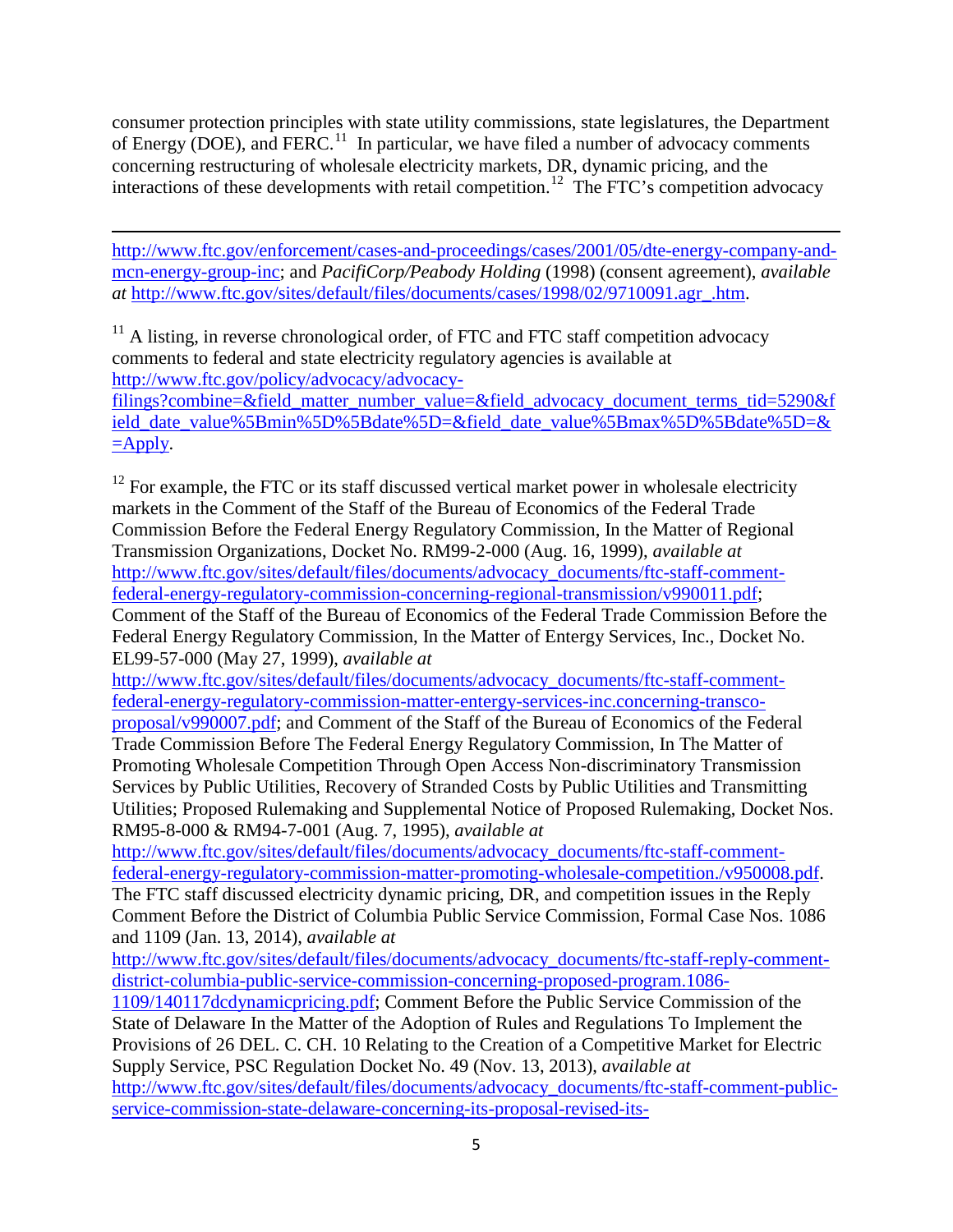program also has issued two staff reports on electric power industry restructuring issues at the wholesale and retail levels.<sup>13</sup> In addition, the FTC staff (along with staff from FERC, the Department of Justice, the Department of Agriculture, and DOE) contributed to the work of the Electric Energy Market Competition Task Force, which issued a *Report to Congress* in the spring of  $2007.<sup>14</sup>$  $2007.<sup>14</sup>$  $2007.<sup>14</sup>$ 

# **III. Straw Proposal § III.A: "Identity of the DSP Provider"**

l

The Straw Proposal's blanket administrative determination that each incumbent distribution utility should serve as its own DSP operator does not offer potential rival DSP operators any opportunity to show how they can benefit customers and surpass the distribution utilities in avoiding the potential distribution service discrimination threats outlined in the Straw

[rules/131114delawareretailelectric.pdf;](http://www.ftc.gov/sites/default/files/documents/advocacy_documents/ftc-staff-comment-public-service-commission-state-delaware-concerning-its-proposal-revised-its-rules/131114delawareretailelectric.pdf) Comment Before the Public Utility Commission of Texas in the Rulemaking Regarding Demand Response in the Electric Reliability Council of Texas (ERCOT) Market, Project No. 41061 (Mar. 11, 2013), *available at* [http://www.ftc.gov/sites/default/files/documents/advocacy\\_documents/ftc-staff-comment-public](http://www.ftc.gov/sites/default/files/documents/advocacy_documents/ftc-staff-comment-public-utility-commission-texas-concerning-rulemaking-regarding-demand-response/1303texaspuccomment.pdf)[utility-commission-texas-concerning-rulemaking-regarding-demand](http://www.ftc.gov/sites/default/files/documents/advocacy_documents/ftc-staff-comment-public-utility-commission-texas-concerning-rulemaking-regarding-demand-response/1303texaspuccomment.pdf)[response/1303texaspuccomment.pdf;](http://www.ftc.gov/sites/default/files/documents/advocacy_documents/ftc-staff-comment-public-utility-commission-texas-concerning-rulemaking-regarding-demand-response/1303texaspuccomment.pdf) Comment Before the New York State Public Service Commission in the Proceeding To Assess Certain Aspects of the Residential and Small Nonresidential Retail Energy Markets in New York State, Cases 12-M-0476, 98-M-1343, and 06-M-0647 (Jan. 24, 2013), *available at* [http://www.ftc.gov/sites/default/files/documents/advocacy\\_documents/ftc-staff-comment-state](http://www.ftc.gov/sites/default/files/documents/advocacy_documents/ftc-staff-comment-state-new-york-public-service-commission-ny-psc-concerning-ny-pscs-review/130125nypsccomment.pdf)[new-york-public-service-commission-ny-psc-concerning-ny-pscs](http://www.ftc.gov/sites/default/files/documents/advocacy_documents/ftc-staff-comment-state-new-york-public-service-commission-ny-psc-concerning-ny-pscs-review/130125nypsccomment.pdf)[review/130125nypsccomment.pdf;](http://www.ftc.gov/sites/default/files/documents/advocacy_documents/ftc-staff-comment-state-new-york-public-service-commission-ny-psc-concerning-ny-pscs-review/130125nypsccomment.pdf) Comment Before the Federal Energy Regulatory Commission in Matter of Demand Response Compensation in Wholesale Energy Markets, Docket No. RM10- 17-000 (Oct. 13, 2010), *available at* [http://www.ftc.gov/sites/default/files/documents/advocacy\\_documents/ftc-comment-federal](http://www.ftc.gov/sites/default/files/documents/advocacy_documents/ftc-comment-federal-energy-regulatory-commission-concerning-demand-response-compensation-organized.rm10-17-000/1010wholesaleenegrymarkets.pdf)[energy-regulatory-commission-concerning-demand-response-compensation-organized.rm10-17-](http://www.ftc.gov/sites/default/files/documents/advocacy_documents/ftc-comment-federal-energy-regulatory-commission-concerning-demand-response-compensation-organized.rm10-17-000/1010wholesaleenegrymarkets.pdf) [000/1010wholesaleenegrymarkets.pdf;](http://www.ftc.gov/sites/default/files/documents/advocacy_documents/ftc-comment-federal-energy-regulatory-commission-concerning-demand-response-compensation-organized.rm10-17-000/1010wholesaleenegrymarkets.pdf) and Comment Before the Federal Energy Regulatory Commission in the Matter of Discussion Draft of Possible Elements of a National Action Plan on Demand Response, Docket No. AD09-10-000 (Dec. 11, 2009), *available at* [http://www.ftc.gov/sites/default/files/documents/advocacy\\_documents/federal-trade](http://www.ftc.gov/sites/default/files/documents/advocacy_documents/federal-trade-commission-comment-federal-energy-regulatory-commission-concerning-possible-elements/v100002ferc.pdf)[commission-comment-federal-energy-regulatory-commission-concerning-possible](http://www.ftc.gov/sites/default/files/documents/advocacy_documents/federal-trade-commission-comment-federal-energy-regulatory-commission-concerning-possible-elements/v100002ferc.pdf)[elements/v100002ferc.pdf.](http://www.ftc.gov/sites/default/files/documents/advocacy_documents/federal-trade-commission-comment-federal-energy-regulatory-commission-concerning-possible-elements/v100002ferc.pdf)

<span id="page-5-0"></span><sup>13</sup> FTC Staff Report, *Competition and Consumer Protection Perspectives on Electric Power Regulatory Reform: Focus on Retail Competition* (Sept. 2001), *available at* [http://www.ftc.gov/reports/competition-consumer-protection-perspectives-electric-power](http://www.ftc.gov/reports/competition-consumer-protection-perspectives-electric-power-regulatory-reform-focus-retail)[regulatory-reform-focus-retail;](http://www.ftc.gov/reports/competition-consumer-protection-perspectives-electric-power-regulatory-reform-focus-retail) FTC Staff Report, *Competition and Consumer Protection Perspective on Electric Power Regulatory Reform* (July 2000), *available at*  [http://www.ftc.gov/reports/competition-consumer-protection-perspectives-electric-power](http://www.ftc.gov/reports/competition-consumer-protection-perspectives-electric-power-regulatory-reform)[regulatory-reform](http://www.ftc.gov/reports/competition-consumer-protection-perspectives-electric-power-regulatory-reform) (containing edited compendium of excerpts from previous comments that the FTC and its staff provided to various state and federal agencies).

<span id="page-5-1"></span><sup>14</sup> That report is available at [http://www.ferc.gov/legal/fed-sta/ene-pol-act/epact-final-rpt.pdf.](http://www.ferc.gov/legal/fed-sta/ene-pol-act/epact-final-rpt.pdf)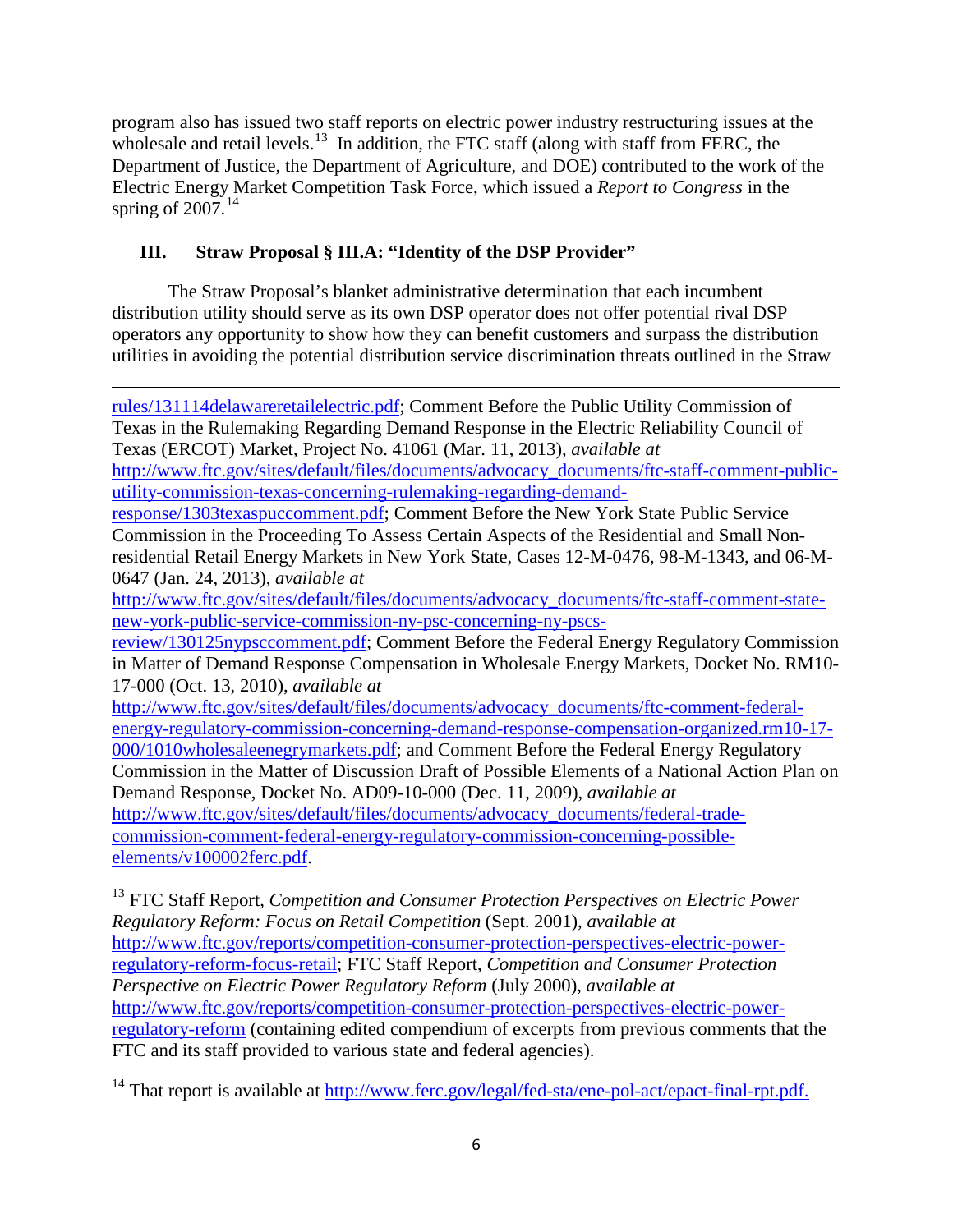Proposal. Nor does it motivate the distribution utilities seeking to serve as their own DSP operators to think creatively about ways to minimize the actual or perceived risk of distribution service discrimination. If the REV process lacks a focus on open competition in the selection of DSP operators, it may fall short of its potential to benefit New York electricity customers, who generally will be worse off than under a transparent, competitive procurement approach.<sup>[15](#page-6-0)</sup>

The Straw Proposal's assignment of each distribution utility to be its own DSP operator could also preclude the realization of any economies of scale and scope that might follow from consolidating the territories of DSP operators. The Straw Proposal highlights the costs that might arise if independent DSP operators were to duplicate the functions already carried out by distribution utilities.<sup>16</sup> The Straw Proposal, however, does not apply the same logic to the ways in which consolidation of DSP territories can avoid some duplication of operating and set-up costs. Consolidation of DSP territories also might encourage consideration of inter-area distribution investments that would reduce overall system costs by increasing the efficiency of the distribution network.

For example, given what we have learned about opportunities for cost savings involving dispatch across the seams of transmission systems, could the dispatch of DERs across existing *distribution* area seams help reduce New York's electricity system costs at the distribution level? Similarly, could much of the concern about coordination between DSP operators and the NYISO be resolved by retaining the NYISO to serve as the DSP operator in the distribution territories or having the NYISO's subsidiaries fill such positions? The proposed administrative designation of the distribution utilities as their own DSP operators precludes exploration of any benefits that electric power customers might derive from alternative arrangements. By contrast, an open competitive DSP operator selection process would allow consideration of the alternative sets of potential efficiencies and other benefits to customers.

<span id="page-6-0"></span><sup>&</sup>lt;sup>15</sup> Competitive selection processes have become part of the mosaic of wholesale electricity market reforms. As an example of this phenomenon, Congress required FERC to use a competitive selection process to designate an organization to handle grid security issues. Ultimately, FERC selected the incumbent organization – the North American Electric Reliability Corporation (NERC) – but the selection process itself caused FERC and NERC to tighten procedures and clarify relationships.

A transparent and objective selection process could still result in awarding a DSP operator contract to the incumbent distribution utility if, for example, the cost of establishing an independent DSP operator proved to be prohibitive. Whatever the outcome, this process should increase current and potential DER investors' confidence that DSP operators were selected based on the best information about the available alternatives.

<span id="page-6-1"></span><sup>&</sup>lt;sup>16</sup> Just as utilities continue to own most of the transmission systems operated by independent system operators (ISOs) and regional transmission organizations (RTOs), utilities could continue to own the distribution systems run by independent DSP operators.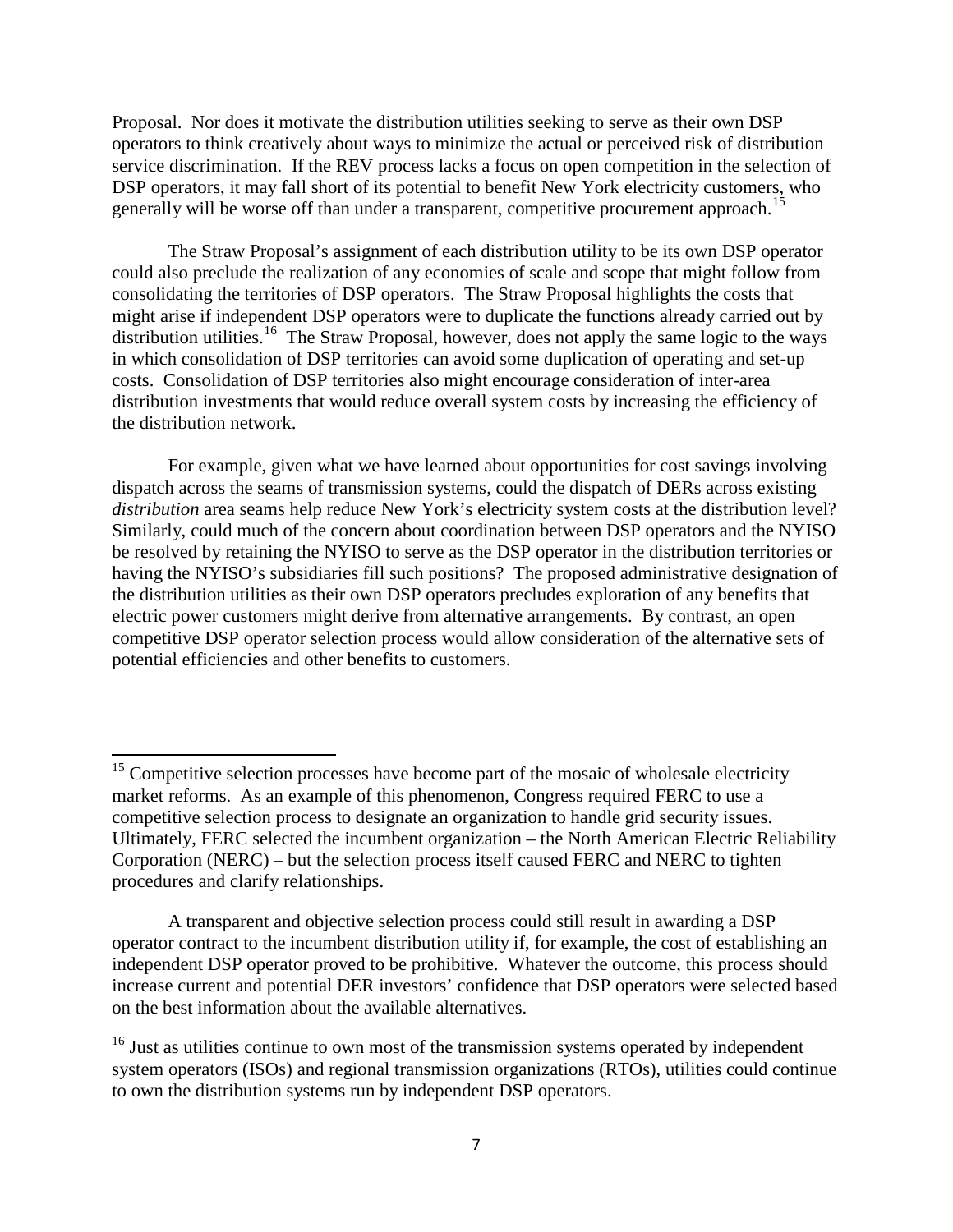### **Conclusion on Competitive Designation of DSP Operators**

When a decision is as important to the success of the REV process as the selection of DSP operators, we encourage the NY PSC and its staff to rely on an open competitive selection process rather than on an administrative determination. Specifically, we encourage revisions in the Straw Proposal to incorporate a competitive procurement process to determine the DSP operator in each distribution territory, leaving open the possibility that applications for the DSP designations might show that consolidation of two or more DSP territories under a single DSP operator would provide net benefits for customers.

## **IV. Straw Proposal § VI: "Mitigating Market Power"**

Concerned about the prospect of distribution utilities' vertical and horizontal market power, New York was one of the jurisdictions that encouraged distribution utilities to divest most generation facilities. Now, based on several factors described in Section III.A of the Straw Proposal, there could be a rebundling of distribution and generation by allowing distribution utilities to invest extensively in DERs. At the same time, the Straw Proposal also acknowledges a concern that franchise monopoly distribution utilities would have the ability and incentives to operate the distribution system so as to discriminate against customers and third parties that own (or might own) independent DERs.<sup>[17](#page-7-0)</sup>

A review of comments on the Straw Proposal makes it clear that there are concerns about the merits of distribution utilities' serving as their own DSP operators, and that those concerns focus on discriminatory distribution service behavior by utilities serving simultaneously as their own DSP operators and as major investors in DERs in their own distribution territories.

The open competitive procurement process to select among DSP operator applicants that we discussed above is a suitable way to gauge the costs and benefits associated with alternative potential DSP operators and to select an appropriate DSP operator.<sup>[18](#page-7-1)</sup> We encourage the NY PSC

<span id="page-7-1"></span><sup>18</sup> Transparency in evaluations and decision-making can itself improve market performance by providing information to market participants and by assuaging DER investors' unwarranted concerns about distribution discrimination.

<span id="page-7-0"></span> $17$  "These concerns include (1) the potential for a utility-provided platform to maintain barriers, such as burdensome interconnection requirements and outmoded tariffs, to robust entry into the market for DER providers; (2) potential reluctance of a utility-provided platform to provide the system or customer data needed by DER providers to succeed; and (3) the potential for functional competitive advantage on the part of the utility/platform regardless of utility behavior." Straw Proposal at 67. An additional concern could be discrimination against the dispatch of DERs not owned by the distribution utility. *See also* James Tong & Jon Wellinghoff, "Rooftop Parity: Solar for Everyone, Including Utilities," 152:8 Pub. Util. Fortnightly 18 (Aug. 2014), *accessible at* [http://www.fortnightly.com/fortnightly/2014/08/rooftop-parity;](http://www.fortnightly.com/fortnightly/2014/08/rooftop-parity) Herman K. Trabish, "Jon Wellinghoff: Utilities Should Not Operate the Distribution Grid," Utility Dive (Aug. 15, 2014), *available at* [http://www.utilitydive.com/news/jon-wellinghoff-utilities-should](http://www.utilitydive.com/news/jon-wellinghoff-utilities-should-not-operate-the-distribution-grid/298286)[not-operate-the-distribution-grid/298286.](http://www.utilitydive.com/news/jon-wellinghoff-utilities-should-not-operate-the-distribution-grid/298286)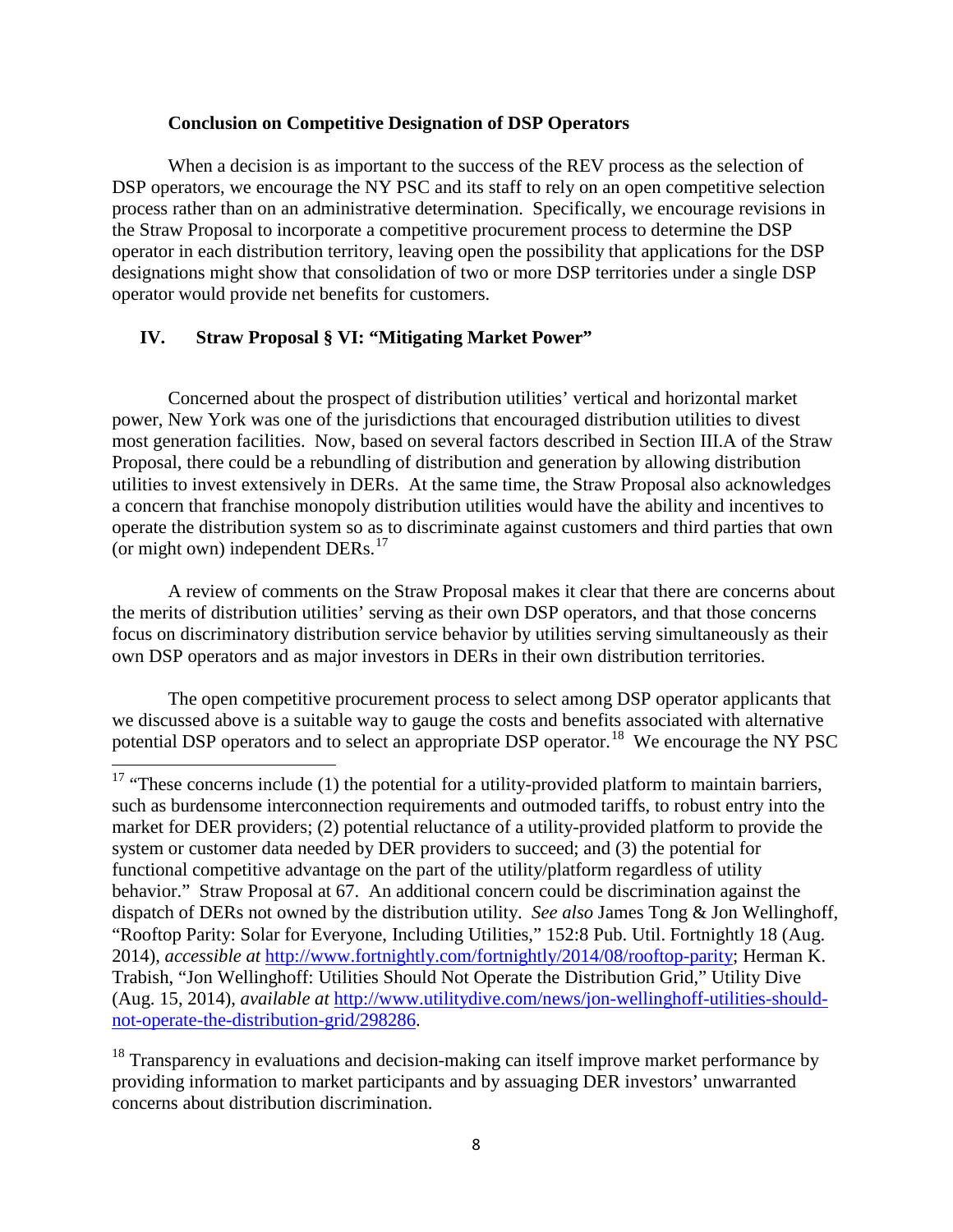and its staff to highlight issues involving possible distribution service discrimination by taking account of those issues in the competitive procurement criteria for selecting each DSP operator. We base our recommendation on the lessons learned about transmission service discrimination in the process of restructuring the wholesale electricity market, as explained below. At a minimum, a DSP operator applicant should bear the burden to demonstrate that it will not engage in distribution service discrimination against other DER investors. A DSP operator application should be downgraded or rejected if it does not effectively address concerns over distribution service discrimination. A sufficient case would include ways in which the applicant proposes (1) to eliminate its own incentives to discriminate in providing distribution services and (2) to facilitate the detection, documentation, and prevention of distribution service discrimination.

Although DERs and related advances in technology are major developments in the electric power industry, it remains uncertain how to confer the benefits of these advances on customers. DERs are a major development, but they are not the first such development in the electric power industry. In the late 1970s, initial efforts to remove barriers to less fossil-fueldependent types of generation led to regulatory changes (*e.g.*, the Public Utility Regulatory Policies Act of 1978) as well as to the recognition that the transmission system could be adjusted to accommodate independent power producers of many types.<sup>[19](#page-8-0)</sup>

The period preceding FERC's promulgation of Order No. 2000 saw policy developments involving experimentation with various ways to unbundle the transmission system from other utility operations, in order to address concerns over discrimination in transmission service while preserving economies of vertical integration, scale, and scope. A key impetus for putting grid operations in the hands of ISOs and RTOs was the realization that simple behavioral rules against transmission service discrimination would not prevent such discrimination (or the perception of such discrimination) and could not deliver to customers all of the available advantages of wholesale competition. At the same time, the decision to create ISOs and RTOs – rather than to require utilities to divest transmission facilities outright – rested in part on an understanding that ISOs' and RTOs' operation of the transmission grid would not entail as many lost economies of vertical integration or increased transaction costs as might stem from a change in transmission ownership patterns or a disruption in the existing arrangements used to build or maintain transmission lines or connect generators to transmission facilities.<sup>[20](#page-8-1)</sup>

With respect to FERC Order No. 888, the FTC and its staff repeatedly raised this concern about relying exclusively on behavioral rules to prevent transmission service discrimination.

<span id="page-8-0"></span><sup>19</sup> Electric Energy Market Competition Task Force, *Report to Congress*, *supra* note 14, at 19-23.

<span id="page-8-1"></span> $20$  Some utilities eventually decided that it would be worth more to concentrate their business at the distribution level than to preserve economies of vertical integration between transmission and distribution. Thus, although they were never required to do so, these utilities sold their transmission assets to newly formed transmission-only utilities ("Transcos"). The largest Transco, ITC, owns parts of the transmission grid operated by the Midcontinent (formerly Midwest) Independent System Operator.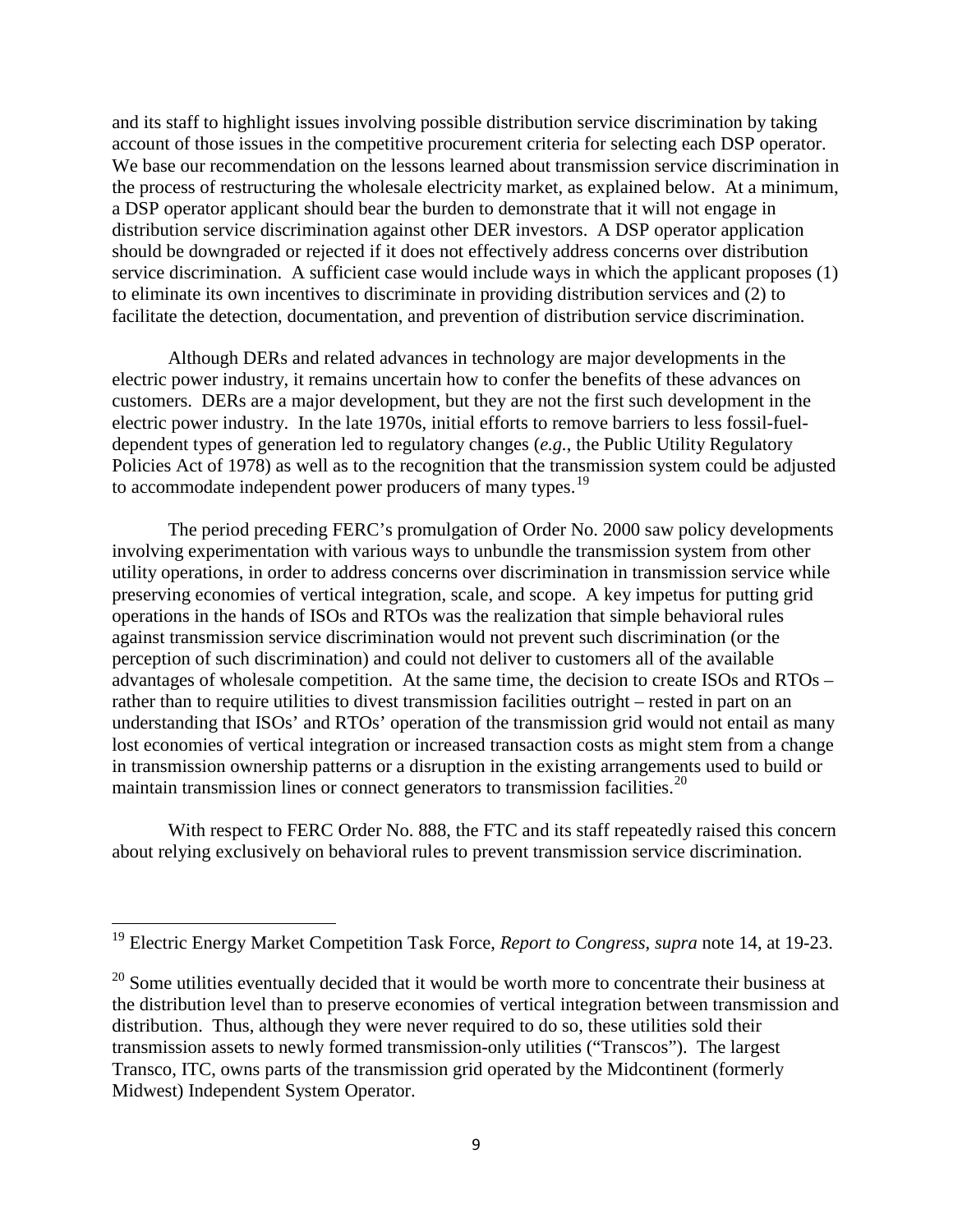FERC subsequently addressed this concern and articulated this key lesson in the following italicized passage (excerpted from FERC Order No. 2000, with footnotes omitted):<sup>[21](#page-9-0)</sup>

With respect to continuing opportunities for undue discrimination, the NOPR observed that, when utilities control monopoly transmission facilities and also have power marketing interests, they have poor incentives to provide equal quality transmission service to their power marketing competitors. . . .

In the NOPR, the Commission noted that functional unbundling [that relies on behavioral rules] does not change the incentives of vertically integrated utilities to use their transmission assets to favor their own generation, but instead attempt to reduce the ability of utilities to act on those incentives.

The NOPR expressed concern about continuing indications that transmission service problems related to discriminatory conduct remain and concluded that these problems are impeding competitive wholesale power markets. The NOPR also noted that instances of actual discrimination may be undetectable in a non-transparent market . . . The Commission expressed concern that the difficulty in determining whether there has been compliance with our regulations raises the question as to whether functional unbundling is an appropriate long-term regulatory solution.

The NOPR explained that the Commission considers allegations of discrimination, even if not reduced to formal findings, to be a serious concern for two reasons. First, this can be indicative of additional, unreported, discriminatory actions, because there are significant disincentives to filing and pursuing formal complaints that would result in definitive findings. . . . Second, the NOPR explained that allegations of discrimination are serious because, if nothing else, they represent a perception by market participants that the market is not working fairly. If market participants perceive that other participants have an unfair advantage through their ownership or control of transmission facilities, it can inhibit their willingness to participate in the market, thus thwarting the development of robust competition. The NOPR added that such mistrust can also harm reliability. . . .

<span id="page-9-0"></span><sup>21</sup> The quoted material appears in FERC, Order No. 2000, at 35-38 (Dec. 20, 1999), *available at* [http://www.ferc.gov/legal/maj-ord-reg/land-docs/RM99-2A.pdf.](http://www.ferc.gov/legal/maj-ord-reg/land-docs/RM99-2A.pdf) The Appendix to this comment contains the text of the full passage that includes these quotes. In footnote 68 of Order No. 2000, FERC stated: "As noted in the NOPR [Notice of Proposed Rulemaking], in Order No. 888, the Commission received and considered numerous comments that functional unbundling was unlikely to work, and that more drastic restructuring, such as corporate unbundling, was needed. For example, the Federal Trade Commission advised the Commission that a functional unbundling approach '. . . would leave in place the incentive and opportunity for some utilities to exercise market power in the regulated system. Preventing them from doing so by enforcing regulations to control their behavior may prove difficult.' However, the Commission decided at the time to adopt the less intrusive and less costly remedy of functional unbundling."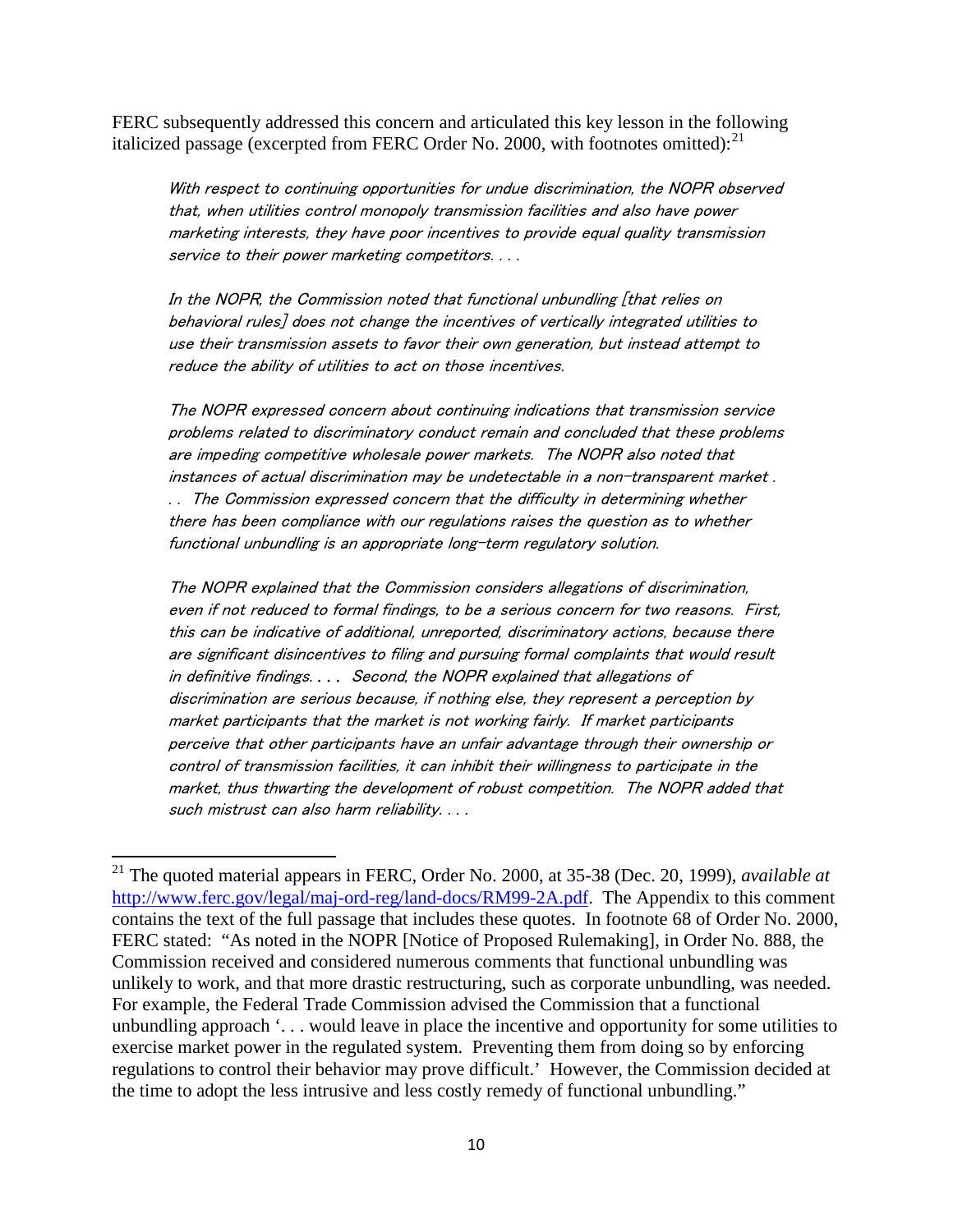Also, a system that attempts to control behavior that is motivated by economic selfinterest through the use of standards of conduct will require constant and extensive policing and requires the Commission to regulate detailed aspects of internal company policy and communication. . . . The NOPR stated that the perception that many entities that operate the transmission system cannot be trusted is not a good foundation on which to build a competitive power market, and it created needless uncertainty and risk for new investments in generation.

We believe that the NY PSC can apply the valuable learning from FERC's experience and can avoid over-reliance on behavioral rules to prevent distribution service discrimination in the REV project. We do not know of any attribute of the distribution level of the electricity industry in New York State that would protect against vertical market power in the form of distribution system service discrimination (or make it less susceptible to discrimination than the wholesale level).<sup>[22](#page-10-0)</sup> Indeed, the threat of discrimination in the provision of service may be greater at the distribution level than at the transmission level because of greater information asymmetries between the distribution utility/DSP operator and the customer. The distribution utilities know the technology and regulations, while most residential and small commercial (or industrial) customers considering investing in DERs are likely to be unsophisticated regarding distribution service discrimination.<sup>[23](#page-10-1)</sup>

### **Recommendation for DSP Market Monitors and Their Selection**

One additional institutional arrangement – the establishment of DSP market monitors – could also prove useful in addressing potential DER investors' concerns about potential distribution service discrimination. The addition of market monitors to the REV project's Track One Straw Proposal could also help reduce the perceived risk of distribution service discrimination among customers and third-party owners of existing DER facilities. Again, the experience gained in restructuring wholesale power markets can provide useful guidance. In implementing transmission restructuring, FERC encouraged ISOs and RTOs to contract for expert help to monitor market performance, identify potential rules changes to improve market performance, analyze the likely impacts of stakeholder proposals, and undertake other tasks to protect competition. The resulting independent market monitors provide a valuable added perspective and contribute expertise to the resolution of many issues in organized wholesale markets (including the important topic of interactions between retail and wholesale power markets). NY PSC staff may wish to add to the Straw Proposal a recommendation for independent market monitors for the DSP operators. As with the designation of DSP operators, we recommend using a competitive procurement process to select the market monitors.

<span id="page-10-0"></span> $22$  If the NY PSC staff knows of any features of the distribution level in New York State that would protect against distribution service discrimination, it would be helpful to revise the Straw Proposal by detailing those features in order to reassure potential DER investors.

<span id="page-10-1"></span> $23$  At least at the transmission level, many independent power producers that could be subject to transmission service discrimination are relatively sophisticated about transmission technology and regulations, and some are even affiliates of transmission-owning utilities. This would better equip them to detect, document, and challenge transmission service discrimination.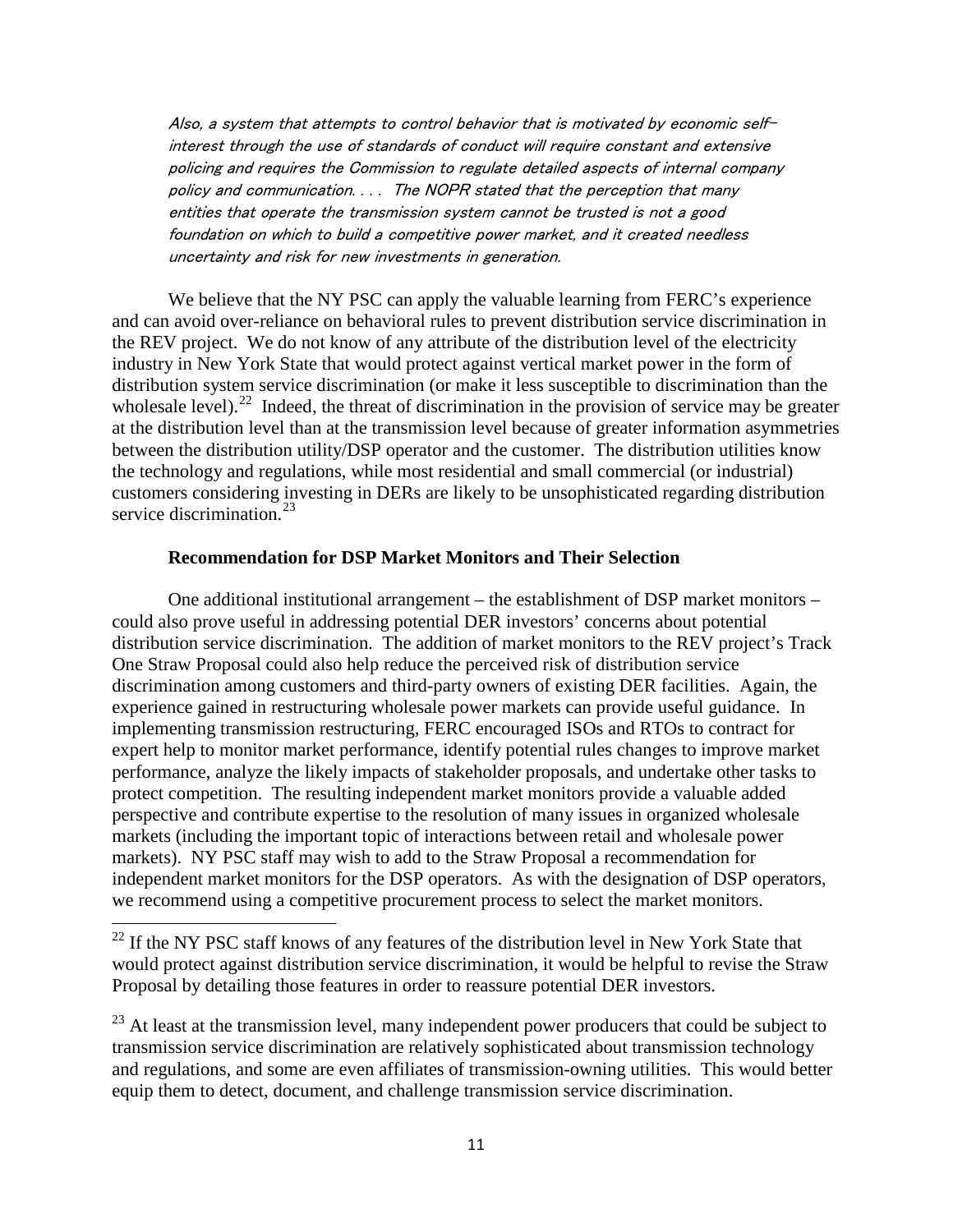Moreover, as we observed above regarding the scope of DSP operations, we recommend further consideration of whether consolidation of DSP areas for market monitoring would be a better way to deliver benefits to electricity customers.<sup>[24](#page-11-0)</sup>

# **V. Additional Considerations**

We encourage the PSC staff to address the following questions as additions to the Straw Proposal, particularly if distribution utilities serve as DSP operators and invest in DERs within their respective distribution territories:

- If distribution utility/DSP operators start investing in DERs, this will create incentives to discriminate in the provision of electricity distribution services against rival DER investments owned by customers or third parties. With respect to this conflict of interest between a distribution utility's role as DSP operator and its role as DER owner, what disclosure is appropriate and necessary to avoid deception of electricity customers and third parties contemplating new or expanded DER investments in New York State?
- If distribution utilities are to serve as their own DSP operators, would it be appropriate to prescribe the adoption of performance-based rates that include incentives to connect independent DER facilities to the distribution system? Would this approach add significantly to the portfolio of measures that the Straw Proposal recommends in order to discourage distribution service discrimination by distribution utilities/DSP operators?

# **VI. Conclusion**

The FTC staff appreciates the opportunity to provide this reply comment. If you have any questions or comments, please contact John H. Seesel, Office of the General Counsel, at (202) 326-2702.

<span id="page-11-0"></span> $24$  As mentioned in Section III of this comment, the independent market monitor for the NYISO – a position tasked with evaluating and encouraging transmission-level market performance in New York State – could be a good candidate for concurrent appointment as monitor over one or more distribution-level markets throughout the state.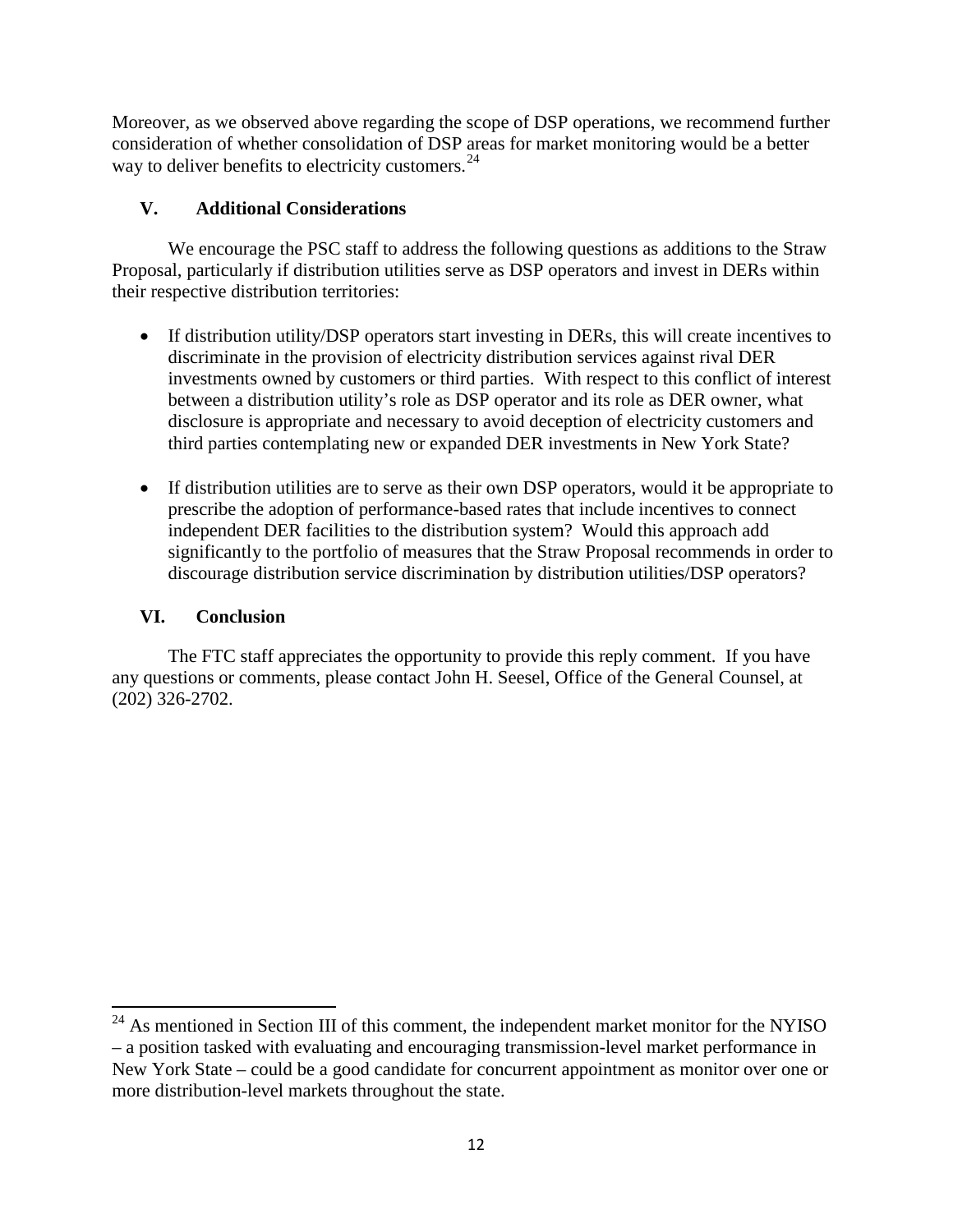#### **APPENDIX**

## Excerpt from FERC Order No. 2000 Regarding Transmission Discrimination<sup>[25](#page-12-0)</sup>

#### Continuing Opportunities for Undue Discrimination

With respect to continuing opportunities for undue discrimination, the NOPR observed that, when utilities control monopoly transmission facilities and also have power marketing interests, they have poor incentives to provide equal quality transmission service to their power marketing competitors. The NOPR explained that the Commission had made this point in Order No. 888:

It is in the economic self-interest of transmission monopolists, particularly those with high-cost generation assets, to deny transmission or to offer transmission on a basis that is inferior to that which they provide themselves. The inherent characteristics of monopolists make it inevitable that they will act in their own self-interest to the detriment of others by refusing transmission and/or providing inferior transmission to competitors in the bulk power markets to favor their own generation, and it is our duty to eradicate unduly discriminatory practices.

In the NOPR, the Commission noted that functional unbundling does not change the incentives of vertically integrated utilities to use their transmission assets to favor their own generation, but instead attempt to reduce the ability of utilities to act on those incentives.

The NOPR expressed concern about continuing indications that transmission service problems related to discriminatory conduct remain and concluded that these problems are impeding competitive wholesale power markets.<sup>26</sup> The NOPR also noted that instances of actual discrimination may be undetectable in a non-transparent market and, in any event, it is often hard to determine, on an after-the-fact basis, whether an action was motivated by an intent to favor affiliates or simply reflected the impartial application of operating or technical requirement. The NOPR added that, while continued discrimination may be deliberate, it could also result from the failure to make sufficient efforts to change the way integrated utilities have done business for many years. The Commission expressed concern that the difficulty in determining whether there has been compliance with our regulations raises the question as to whether functional unbundling is an appropriate long-term regulatory solution.

<span id="page-12-0"></span><sup>&</sup>lt;sup>25</sup> We have omitted some footnotes from this excerpt.

<span id="page-12-1"></span> $^{26}$  At this point, footnote 69 of Order No. 2000 reads in pertinent part: "The NOPR described specific examples of undue discrimination that had been brought to its attention through formal complaints, informal complaints made to the Commission's enforcement hotline, oral and written comments made in conjunction with public conferences held by the Commission, and pleadings filed with the Commission in various dockets. . . ."